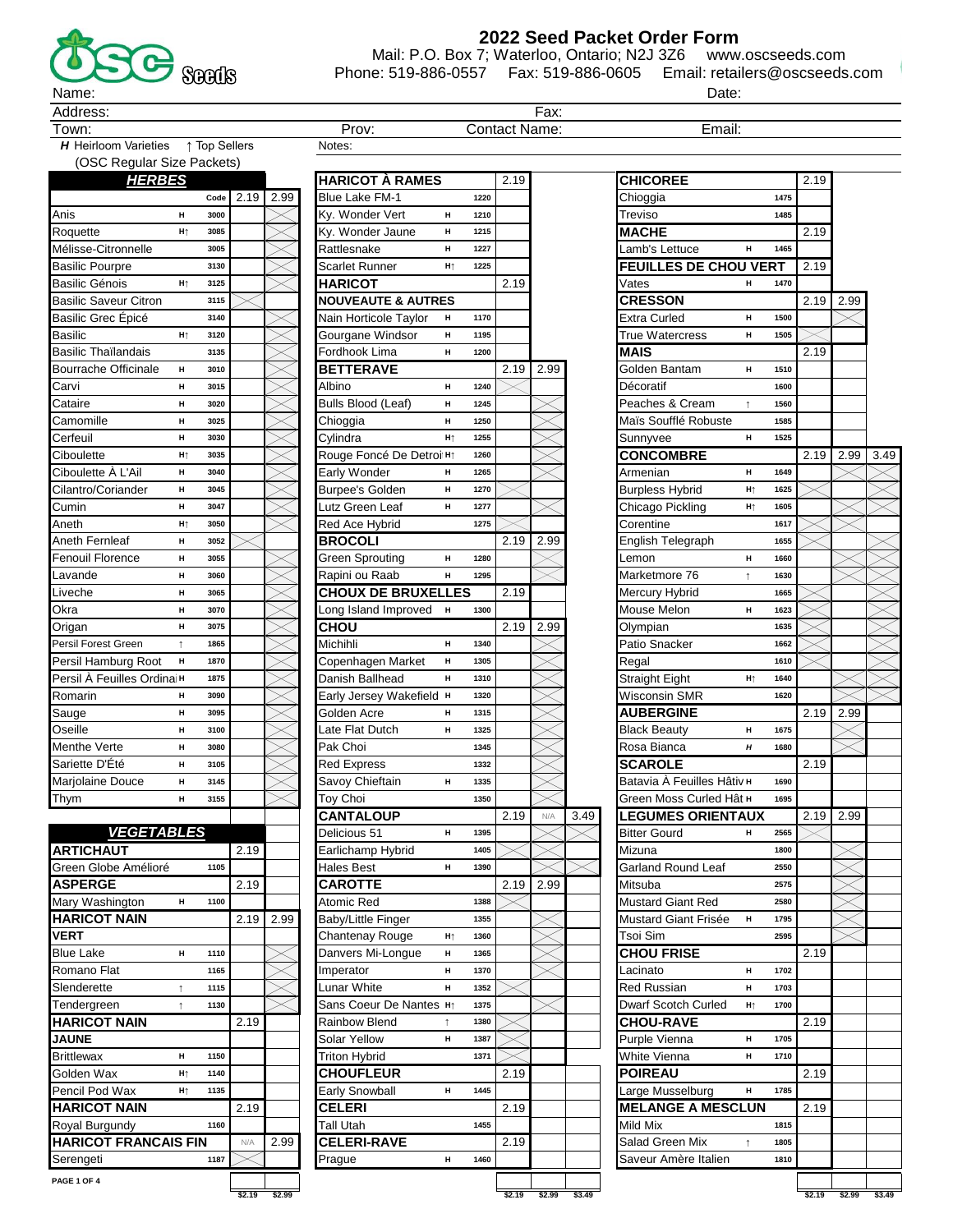

## **2022 Seed Packet Order Form**

Phone: 519-886-0557 Fax: 519-886-0605 Email: retailers@oscseeds.com Mail: P.O. Box 7; Waterloo, Ontario; N2J 3Z6 www.oscseeds.com

| <b>LAITUE POMMEE</b>                   |                |              | 2.19 |      | SALSA PEPPERS                |    |              | 2.19 |
|----------------------------------------|----------------|--------------|------|------|------------------------------|----|--------------|------|
| <b>Bibb</b>                            | н              | 1745         |      |      | Anaheim                      |    | 1920         |      |
| Buttercrunch                           | H <sub>Ť</sub> | 1750         |      |      | <b>CITROUILLE</b>            |    |              | 2.19 |
| Great Lakes                            | н              | 1780         |      |      | Atlantic Giant               |    | 2015         |      |
| Iceberg                                | н              | 1775         |      |      | <b>Big Max</b>               |    | 2045         |      |
| Little Gem                             |                | 1771         |      |      | <b>Connecticut Field</b>     | н  | 2050         |      |
| Prizehead                              | H <sub>Ť</sub> | 1755         |      |      | Fairytale                    | н  | 2021         |      |
| Romaine (Cos)                          | H              | 1770         |      |      | Hooligan Hybrid              |    | 2025         |      |
| Romaine (Red)                          |                | 1765         |      |      | Howden                       | н  | 2055         |      |
| Special White Boston                   |                | 1760         |      |      | Jack Be Little               |    | 2030         |      |
|                                        | н              |              |      |      |                              |    |              |      |
| Speckles                               | н              | 1742         |      |      | Jack O'Lantern               |    | 2060         |      |
| <b>LAITUE FRISEE</b>                   |                |              | 2.19 |      | Lumina PVP Hybrid            |    | 2035         |      |
| Baby Leaf Blend                        |                | 1715         |      |      | Neon Hybrid                  |    | 2080         |      |
| <b>Grand Rapids</b>                    | H <sub>Ť</sub> | 1720         |      |      | Pumpkin Patch Mix            |    | 2065         |      |
| Lolla Rossa                            |                | 1727         |      |      | Small Sugar Pie              | н  | 2070         |      |
| Ruby Red                               |                | 1735         |      |      | RADIS                        |    |              | 2.19 |
| Salad Bowl                             | Ť              | 1740         |      |      | Cherry Belle                 | H  | 2085         |      |
| Oakleaf                                | н              | 1725         |      |      | China Rose Winter            | н  | 2125         |      |
| Red Oakleaf                            | н              | 1726         |      |      | China Blanc Winter           | н  | 2130         |      |
| Outrageous Red                         |                | 1741         |      |      | Early Scarlet Globe          | Hţ | 2090         |      |
| <b>BETT. FOURR.</b>                    |                |              | 2.19 |      | Easter Egg II Hybrid         |    | 2145         |      |
| Red                                    | н              | 1790         |      |      | French Breakfast             | н  | 2095         |      |
| OIGNON                                 |                |              | 2.19 | 2.99 | Minowase Hybrid              |    | 2135         |      |
| Ailsa Craig                            | н              | 1840         |      |      | Purple Plum                  |    | 2105         |      |
| <b>Early Yellow Globe</b>              | н              | 1820         |      |      | Round Black Spanish          | н  | 2140         |      |
| Norstar Hybrid                         |                | 1833         |      |      |                              | H  | 2115         |      |
|                                        |                |              |      |      | Sparkler White-Tipped        |    |              |      |
| <b>Red Globe</b>                       | н              | 1825         |      |      | White Icicle                 | н  | 2120         |      |
| Sweet Spanish Utah                     |                | 1860         |      |      | RUTABAGA                     |    |              | 2.19 |
| Walla Walla                            |                | 1835         |      |      | Laurentian                   | н  | 2150         |      |
| Southport White Globe $H$ <sup>1</sup> |                | 1830         |      |      | <b>NAVET</b>                 |    |              | 2.19 |
| Hybride White Gem                      |                | 1832         |      |      | Purple Top W. Globe          | н  | 2160         |      |
| Blanc A Mariner                        |                | 1845         |      |      |                              |    |              | 2.19 |
|                                        |                |              |      |      | SALSIFIS                     |    |              |      |
| Espagnole Blanc                        |                | 1850         |      |      | Mamm. Des îles Sandw н       |    | 2165         |      |
| <b>ARACHIDE</b>                        |                |              |      | 2.99 | <b>EPINARD</b>               |    |              | 2.19 |
| Valencia                               |                | 1885         |      |      | Bloomsdale                   | H  | 2185         |      |
| POIS                                   |                |              | 2.19 |      | New Zealand                  | н  | 2190         |      |
| Green Arrow                            | н              | 1970         |      |      | Perpétuel                    | н  | 2202         |      |
| Homesteader Ou Lincol н                |                | 1975         |      |      |                              |    |              | 2.19 |
|                                        | н              | 1980         |      |      | <b>BETTE À CARDES</b>        |    | 2170         |      |
| Laxtons Progress 9                     | н              | 1985         |      |      | <b>Bright Lights</b>         |    | 2182         |      |
| Little Marvel                          |                | 2000         |      |      | Fantasia Orange              | H  | 2175         |      |
| Oregon Sugar Snow                      |                |              |      |      | <b>Fordhook Giant</b>        |    |              |      |
| Little Purple Snow                     | N              | 2007         |      |      | Peppermint                   |    | 2172         |      |
| Sugar Snap                             |                | 2010         |      |      | Rhubarb                      | н  | 2180         |      |
| Little Crunch Snap                     | N              | 2012         |      |      | <b>COURGE D'ETE</b>          |    |              | 2.19 |
| <b>PIMENT</b>                          |                |              | 2.19 | 2.99 | Early White Scallop          | н  | 2205         |      |
| Caribbean Red                          |                | 1921         |      |      | Golden Crookneck             |    | 2220         |      |
| Durango                                | Ν              | 1928         |      |      | Spaghetti                    | н  | 2230         |      |
| Habanero                               |                | 1936         |      |      | Vegetable Marrow             | н  | 2240         |      |
| Long Rouge de Cayenn H                 |                | 1935         |      |      | Sebring Golden Zucchin       |    | 2215         |      |
| Mexican Mix                            |                | 1922         |      |      | <b>Total Eclipse Scallop</b> | N  | 2237         |      |
| Jalapeno                               |                | 1930         |      |      | Zucchini                     | Hţ | 2245         |      |
| Red Cherry (Fort)                      | н              | 1938         |      |      | <b>COURGE D'HIVER</b>        |    |              | 2.19 |
| Serrano                                | н              | 1937         |      |      | <b>Blue Magic Hybrid</b>     |    | 2292         |      |
| <b>POIVRON</b>                         |                |              | 2.19 | 2.99 | Bon Bon Hybrid               |    | 2250         |      |
| Early Calwonder                        | н              | 1945         |      |      | <b>Burgess Buttercup</b>     | Hţ | 2255         |      |
| Golden Calwonder                       |                | 1950         |      |      | Butternut                    | Hţ | 2260         |      |
|                                        | N              | 1943         |      |      | Celebration                  |    | 2300         |      |
| Encore                                 |                | 1890         |      |      |                              | н  | 2265         |      |
| Hybride Gypsy                          |                | 1895         |      |      | Green Hubbard                |    |              |      |
| Marconi Rosso                          |                |              |      |      | Guatemalan Blue              | н  | 2282         |      |
| Pimento                                | н              | 1905         |      |      | Marina de Chioggia           | н  | 2270         |      |
| Summer Red Hybrid<br>Cubanelle         |                | 1955<br>1910 |      |      | Sunshine<br>Sweet Dumpling   |    | 2275<br>2280 |      |

| Name:                              |                |      |        |        |                              | Town:                  |        |           |               | Date:                                |           |        |        |        |
|------------------------------------|----------------|------|--------|--------|------------------------------|------------------------|--------|-----------|---------------|--------------------------------------|-----------|--------|--------|--------|
| <b>LAITUE POMMEE</b>               |                |      | 2.19   |        | <b>SALSA PEPPERS</b>         |                        | 2.19   |           |               | <b>COURGE D'HIVER</b>                |           | 2.19   | 2.99   |        |
| Bibb                               | н              | 1745 |        |        | Anaheim                      | 1920                   |        |           |               | Sweet Potato/Delicata                | 2285      |        |        |        |
| <b>Buttercrunch</b>                | Ht             | 1750 |        |        | <b>CITROUILLE</b>            |                        | 2.19   | 2.99      | 3.49          | Table Queen Acorn<br>H               | 2290      |        |        |        |
| Great Lakes                        | н              | 1780 |        |        | Atlantic Giant               | 2015                   |        |           |               | <b>TOMATE</b>                        |           | 2.19   | 2.99   | 3.49   |
| Iceberg                            | н              | 1775 |        |        | Big Max                      | 2045                   |        |           |               | Aunt Ruby Ger. Green H               | 2370      |        |        |        |
| Little Gem                         |                | 1771 |        |        | Connecticut Field            | н<br>2050              |        |           |               | Banana Leggs<br>н                    | 2375      |        |        |        |
| Prizehead                          | H <sub>↑</sub> | 1755 |        |        | Fairytale                    | н<br>2021              |        |           |               | Beefsteak<br>н                       | 2330      |        |        |        |
| Romaine (Cos)                      | H <sub>Ť</sub> | 1770 |        |        | Hooligan Hybrid              | 2025                   |        |           |               | Better Boy Hybrid                    | 2305      |        |        |        |
| Romaine (Red)                      |                | 1765 |        |        | Howden                       | н<br>2055              |        |           |               | Big Beef Hybrid                      | 2310      |        |        |        |
|                                    |                |      |        |        | Jack Be Little               |                        |        |           |               |                                      |           |        |        |        |
| Special White Boston               | н              | 1760 |        |        |                              | 2030                   |        |           |               | <b>Black Cherry</b><br>н             | 2380      |        |        |        |
| Speckles                           | н              | 1742 |        |        | Jack O'Lantern               | 2060                   |        |           |               | <b>Brandywine</b><br>н               | 2385      |        |        |        |
| <b>LAITUE FRISEE</b>               |                |      | 2.19   |        | Lumina PVP Hybrid            | 2035                   |        |           |               | Candyland                            | 2317      |        |        |        |
| Baby Leaf Blend                    |                | 1715 |        |        | Neon Hybrid                  | 2080                   |        |           |               | Celebrity Hybrid                     | 2315      |        |        |        |
| Grand Rapids                       | H <sub>Ť</sub> | 1720 |        |        | Pumpkin Patch Mix            | 2065                   |        |           |               | <b>Cherokee Purple</b><br>н          | 2390      |        |        |        |
| Lolla Rossa                        |                | 1727 |        |        | Small Sugar Pie              | 2070<br>н              |        |           |               | Golden Queen<br>н                    | 2340      |        |        |        |
| Ruby Red                           |                | 1735 |        |        | RADIS                        |                        | 2.19   | 2.99      |               | Honey Bunch Red                      | 2367      |        |        |        |
| Salad Bowl                         |                | 1740 |        |        | Cherry Belle                 | 2085<br>H <sub>Ť</sub> |        |           |               | Cerise De Terre                      | 2395      |        |        |        |
| Oakleaf                            | н              | 1725 |        |        | China Rose Winter            | 2125<br>н              |        |           |               | Old German<br>н                      | 2400      |        |        |        |
| Red Oakleaf                        | н              | 1726 |        |        | China Blanc Winter           | н<br>2130              |        |           |               | Patio Hybrid                         | 2320      |        |        |        |
| Outrageous Red                     |                | 1741 |        |        | Early Scarlet Globe          | Ht<br>2090             |        |           |               | Pink Ponderosa                       | 2345      |        |        |        |
| <b>BETT. FOURR.</b>                |                |      | 2.19   |        | Easter Egg II Hybrid         | 2145                   |        |           |               | Roma VF                              | 2360      |        |        |        |
| Red                                | н              | 1790 |        |        | French Breakfast             | н<br>2095              |        |           |               | Sweetie                              | 2350      |        |        |        |
| <b>OIGNON</b>                      |                |      | 2.19   | 2.99   | Minowase Hybrid              | 2135                   |        |           |               | Tiny Tim<br>н                        | 2355      |        |        |        |
| Ailsa Craig                        | н              | 1840 |        |        | <b>Purple Plum</b>           | 2105                   |        |           |               | Tomatillo Toma Verde                 | 2405      |        |        |        |
| Early Yellow Globe                 | н              | 1820 |        |        | Round Black Spanish          | н<br>2140              |        |           |               | <b>MELON D'EAU</b>                   |           | 2.19   |        |        |
| Norstar Hybrid                     |                | 1833 |        |        | Sparkler White-Tipped        | H <sub>1</sub><br>2115 |        |           |               | <b>Crimson Sweet</b>                 | 2410      |        |        |        |
| <b>Red Globe</b>                   | н              | 1825 |        |        | White Icicle                 | н<br>2120              |        |           |               | Sugar Baby                           | 2415      |        |        |        |
| Sweet Spanish Utah                 |                | 1860 |        |        | RUTABAGA                     |                        | 2.19   |           |               |                                      |           |        |        |        |
| Walla Walla                        |                | 1835 |        |        | Laurentian                   | н<br>2150              |        |           |               |                                      |           | \$2.19 | \$2.99 | \$3.49 |
| Southport White Globe Ht           |                | 1830 |        |        |                              |                        |        |           |               |                                      |           |        |        |        |
|                                    |                |      |        |        | NAVET                        |                        | 2.19   |           |               |                                      |           |        |        |        |
| Hybride White Gem                  |                | 1832 |        |        | Purple Top W. Globe          | н<br>2160              |        |           |               |                                      |           |        |        |        |
| Blanc À Mariner                    |                | 1845 |        |        | SALSIFIS                     |                        | 2.19   |           |               | <b>RUBAN DE SEMENCES OSC</b>         |           |        |        |        |
| Espagnole Blanc                    |                | 1850 |        |        | Матт. Des îles Sandw н       | 2165                   |        |           |               |                                      |           |        | 4.49   |        |
| ARACHIDE                           |                |      |        | 2.99   | <b>EPINARD</b>               |                        | 2.19   | 2.99      |               | <b>Betterave Nobel</b>               | 1000      |        |        |        |
| Valencia                           |                | 1885 |        |        | Bloomsdale                   | H↑<br>2185             |        |           |               | Carotte Mercurio                     | 1005      |        |        |        |
| POIS                               |                |      | 2.19   |        | New Zealand                  | н<br>2190              |        |           |               | Laitue Salad Bowl                    | 1010      |        |        |        |
| Green Arrow                        | н              | 1970 |        |        | Perpétuel                    | 2202<br>н              |        |           |               | Mélange Mesclun                      | 1012      |        |        |        |
| Homesteader Ou Lincol <sup>H</sup> |                | 1975 |        |        | <b>BETTE À CARDES</b>        |                        | 2.19   | 2.99      |               | Radis Cherry Belle                   | 1015      |        |        |        |
| Laxtons Progress 9                 | н              | 1980 |        |        | Bright Lights                | 2170                   |        |           |               | Épinard Viking                       | 1020      |        |        |        |
| Little Marvel                      | н              | 1985 |        |        | Fantasia Orange              | 2182                   |        |           |               |                                      |           |        |        |        |
| Oregon Sugar Snow                  |                | 2000 |        |        | Fordhook Giant               | H↑<br>2175             |        |           |               |                                      |           |        | 4.49   |        |
| Little Purple Snow                 | N              | 2007 |        |        | Peppermint                   | 2172                   |        |           |               |                                      |           |        |        |        |
| Sugar Snap                         |                | 2010 |        |        | Rhubarb                      | н<br>2180              |        |           |               | <b>TROUSSE DE DEMARRAGE</b>          |           |        | 11.99  |        |
| Little Crunch Snap                 | N              | 2012 |        |        | <b>COURGE D'ETE</b>          |                        |        | 2.19 2.99 |               | Léqumes                              |           |        |        |        |
| <b>PIMENT</b>                      |                |      | 2.19   | 2.99   | Early White Scallop          | н<br>2205              |        |           |               |                                      |           |        |        |        |
| Caribbean Red                      |                | 1921 |        |        | Golden Crookneck             | 2220                   |        |           |               |                                      |           |        |        |        |
| Durango                            | N              | 1928 |        |        | Spaghetti                    | н<br>2230              |        |           |               |                                      |           |        |        |        |
| Habanero                           |                | 1936 |        |        | Vegetable Marrow             | н<br>2240              |        |           |               | <b>TOTAUX DES SACHETS DE</b>         |           |        |        |        |
| Long Rouge de Cayenn H             |                | 1935 |        |        | Sebring Golden Zucchir       | 2215                   |        |           |               | <b>SEMENCES LEGUMES</b>              |           |        |        |        |
| Mexican Mix                        |                | 1922 |        |        | <b>Total Eclipse Scallop</b> | N<br>2237              |        |           |               |                                      |           |        |        |        |
| Jalapeno                           |                | 1930 |        |        | Zucchini                     | H <sub>1</sub><br>2245 |        |           |               | ∟ėgumes                              | @ \$2.19  |        |        |        |
| Red Cherry (Fort)                  | н              | 1938 |        |        | <b>COURGE D'HIVER</b>        |                        | 2.19   | 2.99      |               | Légumes                              | @ \$2.99  |        |        |        |
| Serrano                            | н              | 1937 |        |        | <b>Blue Magic Hybrid</b>     | 2292                   |        |           |               | Légumes                              | @ \$3.49  |        |        |        |
| <b>POIVRON</b>                     |                |      | 2.19   | 2.99   | Bon Bon Hybrid               | 2250                   |        |           |               | Légumes                              | @ \$3.99  |        |        |        |
| Early Calwonder                    | н              | 1945 |        |        | <b>Burgess Buttercup</b>     | 2255<br>H↑             |        |           |               | <b>Rubans</b>                        | @ \$4.49  |        |        |        |
| Golden Calwonder                   |                | 1950 |        |        | Butternut                    | 2260<br>H <sub>Ť</sub> |        |           |               | Trousses Légumes                     | @ \$11.99 |        |        |        |
| Encore                             | N              | 1943 |        |        | Celebration                  | 2300                   |        |           |               |                                      |           |        |        |        |
| Hybride Gypsy                      |                | 1890 |        |        | Green Hubbard                | н<br>2265              |        |           |               |                                      |           |        |        |        |
| Marconi Rosso                      |                | 1895 |        |        | Guatemalan Blue              | н<br>2282              |        |           |               |                                      |           |        |        |        |
| Pimento                            | н              | 1905 |        |        | Marina de Chioggia           | н<br>2270              |        |           |               |                                      |           |        |        |        |
| Summer Red Hybrid                  |                | 1955 |        |        | Sunshine                     | 2275                   |        |           |               | Additional Order Forms Available at  |           |        |        |        |
| Cubanelle                          |                | 1910 |        |        | <b>Sweet Dumpling</b>        | 2280                   |        |           |               | www.oscseeds.com/resources/retailers |           |        |        |        |
| PAGE 2 OF 4                        |                |      |        |        |                              |                        |        |           |               |                                      |           |        |        |        |
|                                    |                |      | \$2.19 | \$2.99 |                              |                        | \$2.19 |           | \$2.99 \$3.49 |                                      |           |        |        |        |

|                          | Date:          |      |      |      |      |
|--------------------------|----------------|------|------|------|------|
| <b>COURGE D'HIVER</b>    |                |      | 2.19 | 2.99 |      |
| Sweet Potato/Delicata    |                | 2285 |      |      |      |
| <b>Table Queen Acorn</b> | H <sub>Ť</sub> | 2290 |      |      |      |
| <b>TOMATE</b>            |                |      | 2.19 | 2.99 | 3.49 |
| Aunt Ruby Ger. Green     | н              | 2370 |      |      |      |
| Banana Leggs             | н              | 2375 |      |      |      |
| <b>Beefsteak</b>         | н              | 2330 |      |      |      |
| <b>Better Boy Hybrid</b> |                | 2305 |      |      |      |
| <b>Big Beef Hybrid</b>   |                | 2310 |      |      |      |
| <b>Black Cherry</b>      | н              | 2380 |      |      |      |
| <b>Brandywine</b>        | н              | 2385 |      |      |      |
| Candyland                |                | 2317 |      |      |      |
| <b>Celebrity Hybrid</b>  |                | 2315 |      |      |      |
| <b>Cherokee Purple</b>   | н              | 2390 |      |      |      |
| Golden Queen             | н              | 2340 |      |      |      |
| Honey Bunch Red          |                | 2367 |      |      |      |
| Cerise De Terre          |                | 2395 |      |      |      |
| Old German               | н              | 2400 |      |      |      |
| Patio Hybrid             |                | 2320 |      |      |      |
| Pink Ponderosa           |                | 2345 |      |      |      |
| Roma VF                  |                | 2360 |      |      |      |
| Sweetie                  |                | 2350 |      |      |      |
| Tiny Tim                 | н              | 2355 |      |      |      |
| Tomatillo Toma Verde     |                | 2405 |      |      |      |
| <b>MELON D'EAU</b>       |                |      | 2.19 |      |      |
| <b>Crimson Sweet</b>     |                | 2410 |      |      |      |
| Sugar Baby               |                | 2415 |      |      |      |
|                          |                |      |      |      |      |

| <b>RUBAN DE SEMENCES OSC</b> |      | 4.49 |
|------------------------------|------|------|
| <b>Betterave Nobel</b>       | 1000 |      |
| Carotte Mercurio             | 1005 |      |
| Laitue Salad Bowl            | 1010 |      |
| Mélange Mesclun              | 1012 |      |
| Radis Cherry Belle           | 1015 |      |
| Épinard Viking               | 1020 |      |
|                              |      |      |

| TROUSSE DE DEMARRAGE EN |  |
|-------------------------|--|
|                         |  |

## **TOTAUX DES SACHETS DE SEMENCES LEGUMES**

| Légumes                    | @ \$2.19 |  |
|----------------------------|----------|--|
| Légumes                    | @ \$2.99 |  |
| Légumes                    | @ \$3.49 |  |
| Légumes                    | @53.99   |  |
| <b>Rubans</b>              | @ \$4.49 |  |
| Trousses Légumes @ \$11.99 |          |  |

**PAGE 2 OF 4**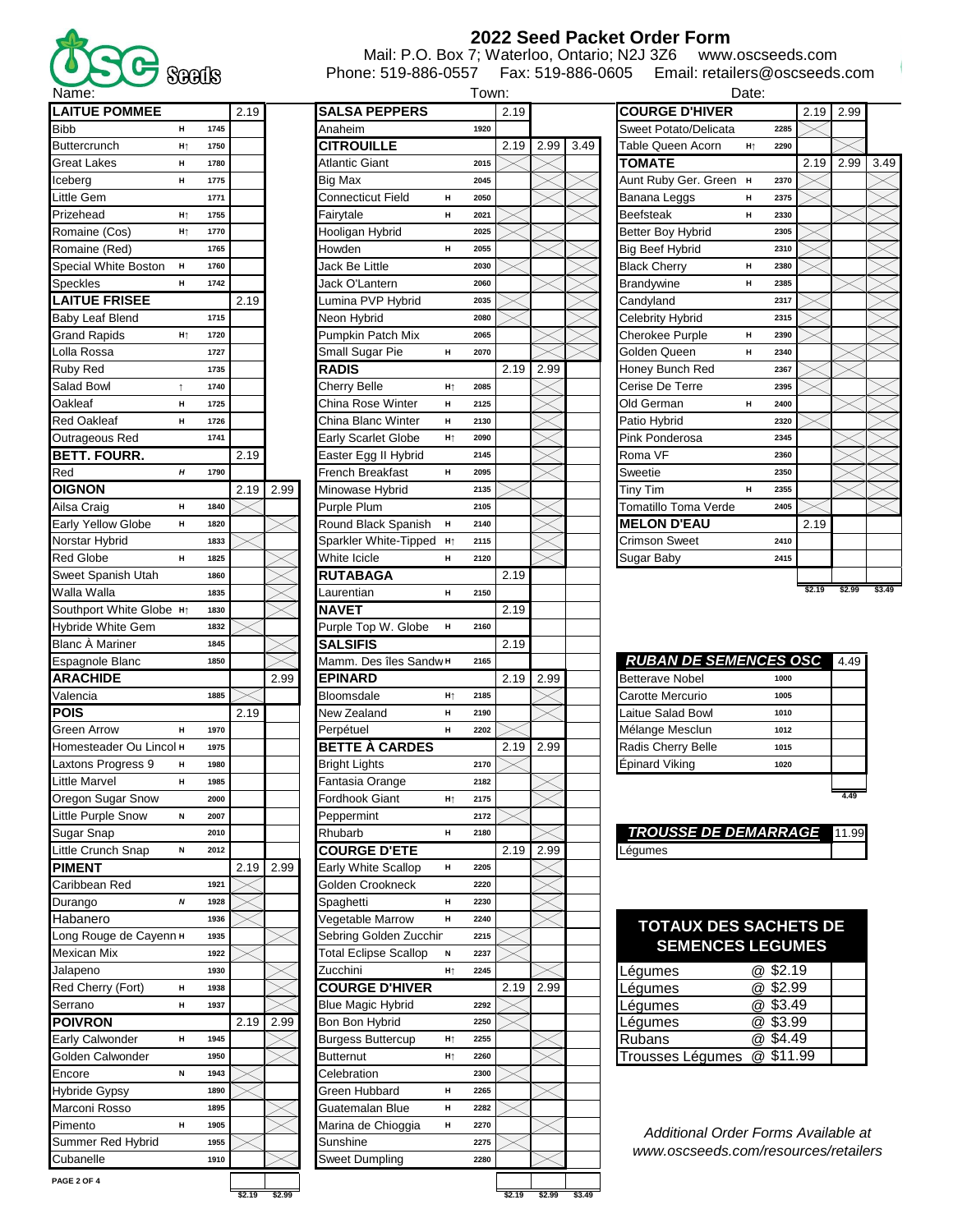| 2022 Seed Packet Order Form |  |  |  |
|-----------------------------|--|--|--|
|-----------------------------|--|--|--|

Mail: P.O. Box 7; Waterloo, Ontario; N2J 3Z6 www.oscseeds.com Phone: 519-886-0557 Fax: 519-886-0605 Email: retailers@oscseeds.com

| ivallity.                                        |      |      |                               | I UWII. |        |        |        | υαισ.                              |      |
|--------------------------------------------------|------|------|-------------------------------|---------|--------|--------|--------|------------------------------------|------|
| <b>FLEURS ANNUELLES</b>                          |      |      | <b>IMMORTELLES</b>            |         | 2.19   |        |        | <b>ROSE D'INDE</b>                 |      |
| <b>ALYSSE</b>                                    | 2.19 |      | Mélange Spécial               | 5217    |        |        |        | Sparky En Mélange                  | 5665 |
| Carpet of Snow<br>5005                           |      |      | <b>EUCALYPTUS</b>             |         | N/A    | N/A    | 3.99   | <b>Yellow Treasure</b>             | 5645 |
| <b>Royal Carpet</b><br>5010                      |      |      | Silver Drop                   | 5210    |        |        |        | <b>MIGNONETTE</b>                  |      |
| <b>AMARANTE</b>                                  | 2.19 |      | <b>EUPHORBE</b>               |         | 2.19   |        |        | <b>Sweet Scented</b>               | 5720 |
| Love-Lies-Bleeding<br>5020                       |      |      | Summer Icicle                 | 5215    |        |        |        | <b>MONARDE</b>                     |      |
| <b>MELANGE D'ANNUELLES</b>                       | 2.19 | 2.99 | <b>CHOU D'ORNEMENT</b>        |         | 2.19   |        |        | <b>Menthe Citronelle</b>           | 5725 |
| <b>Cutflower Mixture</b><br>5025                 |      |      | Flowering Cabbage             | 5220    |        |        |        | <b>IPOMEE</b>                      |      |
| Splendeurs Bleu<br>5026                          |      |      | <b>CHOU FRISEE D'ORNEMEN'</b> |         | 2.19   |        |        | Ipomoea Alba                       | 5755 |
| <b>ASTERS</b>                                    | 2.19 |      | <b>Flowering Kale</b>         | 5225    |        |        |        | <b>GLOIRE DU MATIN</b>             |      |
| Mélange De Crego<br>5030                         |      |      | <b>NICOTIANE</b>              |         | 2.19   | 2.99   |        | Crimson Rambler                    | 5730 |
| <b>Bouquet Powderpuff</b><br>5035                |      |      | Only the Lonely               | 5227    |        |        |        | <b>Flying Saucers</b>              | 5740 |
| <b>CENTAUREE</b>                                 | 2.19 |      | Mélange Sensation             | 5825    |        |        |        | Grandpa Ott                        | 5745 |
| Jubilee Gem<br>5040                              |      |      | <b>BELLES DE NUIT</b>         |         | 2.19   |        |        | <b>Heavenly Blue</b><br>$\uparrow$ | 5750 |
| Mél. De Couleurs OSC<br>5045                     |      |      | Merveille Du Pérou            | 5230    |        |        |        | Milky Way                          | 5765 |
| <b>BALSAMINE</b>                                 | 2.19 |      | Roses                         | 5240    |        |        |        | Mélange De Couleurs                | 5770 |
| Mél. De Couleurs Vives<br>5050                   |      |      | Jaune                         | 5235    |        |        |        | <b>Pearly Gates</b>                | 5775 |
| <b>MOLUCELLE LISSE</b>                           | 2.19 |      | <b>GAZANIE</b>                |         | N/A    | 2.99   |        | <b>CAPUCINE</b>                    |      |
| Cloches D'Irlande<br>5065                        |      |      | Sunshine Hybrid Mixte         | 5250    |        |        |        | Mélange Grimpant                   | 5800 |
| <b>SOUCI DES JARDINS</b>                         | 2.19 |      | <b>GAILLARDE</b>              |         | 2.19   |        |        | Mélange Jewel Nain<br>$\uparrow$   | 5780 |
| Mél. Pacific Beauty<br>5080                      |      |      | Picta Double Mix              | 5245    |        |        |        | <b>Empress of India</b>            | 5785 |
| <b>PAVOT DE CALIFORNIE</b>                       | 2.19 |      |                               |         |        |        |        | Out of Africa                      | 5790 |
| Mélange Eschscholtzia<br>5090                    |      |      |                               |         | \$2.19 | \$2.99 | 3.99   | Peach Melba                        | 5795 |
|                                                  |      |      |                               |         |        |        |        |                                    |      |
| Mélange Mission Bells N<br>5097<br><b>CACTUS</b> |      |      |                               |         |        |        |        | Phoenix                            | 5807 |
|                                                  | N/A  | 2.99 | <b>GERANIUM</b>               |         | N/A    | N/A    | 3.99   | Whirlybird                         | 5805 |
| Mélange<br>5075                                  |      |      | Maverick En Mélange           | 5275    |        |        |        | <b>INEMOPHILE</b>                  |      |
| <b>CAPUCINES DES CANARIES</b>                    | N/A  | 2.99 | <b>Maverick Rose</b>          | 5285    |        |        |        | <b>Baby Blue Eyes</b>              | 5820 |
| Tropaeolum<br>5100                               |      |      | Maverick Rouge                | 5290    |        |        |        | <b>GRAMINEES ORNEMENTAL</b>        |      |
| THLASPI                                          | 2.19 |      | Maverick Saumon               | 5295    |        |        |        | Angels Hair                        | 7010 |
| Mélange De Couleurs<br>5105                      |      |      | Maverick Blanc                | 5310    |        |        |        | Mél. Graminées Annuell             | 7005 |
| <b>CYNOGLOSSE</b>                                | 2.19 |      |                               |         |        |        | \$3.99 | Fetuque Ovine                      | 7015 |
| 5190<br>Forget-Me-Not                            |      |      |                               |         |        |        |        | _agure                             | 7025 |
| <b>DAHLIA</b>                                    | 2.19 |      | <b>GODETIE</b>                |         | 2.19   |        |        | Herbe De Pampas                    | 7040 |
| Nain Hybride Unwins<br>5195                      |      |      | À Fleurs D'Azalee             | 5325    |        |        |        | Herbe De Pampa Rose                | 7045 |
| <b>DIMORPHOTECA</b>                              | 2.19 |      | <b>GOMPHRENA</b>              |         | N/A    | 2.99   |        | <b>PENSEE</b>                      |      |
| Marguerite D'Afrique Hy<br>5200                  |      |      | Mélange De Couleurs           | 5330    |        |        |        | Super Géantes Suisses              | 5885 |
| <b>OEILLET DE CHINE</b>                          | 2.19 |      | <b>COURGES ORNEMENTALES</b>   |         | 2.19   |        |        |                                    |      |
| Double<br>5205                                   |      |      | Birdhouse/Bottle              | 5335    |        |        |        |                                    |      |
| <b>CARDINAL CLIMBER</b>                          | N/A  | 2.99 | Caveman's Club                | 5337    |        |        |        |                                    |      |
| Ipomoea Quamoclit<br>5110                        |      |      | Crown of Thorns               | 5340    |        |        |        | <b>PETUNIA</b>                     |      |
| <b>OEILLET GEANT</b>                             | 2.19 |      | Courge Luffa                  | 5345    |        |        |        | Picobella Mixed                    | 5940 |
| Chabauds<br>6395                                 |      |      | En Mélange                    | 5355    |        |        |        | Blue Wave                          | 5970 |
| <b>HERBE A CHAT</b>                              | 2.19 |      | Speckled Swan                 | 5336    |        |        |        | Lavender Wave                      | 5975 |
| Common<br>6700                                   |      |      | <b>GYPSOPHILE</b>             |         | 2.19   |        |        | <b>Pink Wave</b>                   | 5980 |
| <b>CELOSIE PLUMEUSE</b>                          | 2.19 |      | Covent Garden                 | 5360    |        |        |        | <b>Purple Wave</b>                 | 5985 |
| Mélange De Couleurs<br>5120                      |      |      | <b>HELIOTROPE</b>             |         | N/A    | 2.99   |        | <b>Tidal Wave Silver</b>           | 5995 |
| <b>CHRYSANTHEME</b>                              | 2.19 |      | Marine                        | 5375    |        |        |        |                                    |      |
| Mélange Formula<br>5185                          |      |      | <b>IMPATIENTE</b>             |         | N/A    | 2.99   |        |                                    |      |
| <b>CINERAIRE</b>                                 | 2.19 |      | Hybride F2 En Mélange         | 5550    |        |        |        |                                    |      |
| Dusty Miller<br>5125                             |      |      | PIED D'ALOUETTE               |         | 2.19   |        |        | <b>PETUNIA</b>                     |      |
| <b>CLARKIE ELEGANT</b>                           | 2.19 |      | Imperial En Mélange           | 5565    |        |        |        | Mélange Nain                       | 6000 |
| Mélange Double<br>5130                           |      |      | <b>LAVATERE</b>               |         | 2.19   |        |        | <b>PHLOX</b>                       |      |
| <b>COLEUS</b>                                    | 2.19 |      | _oveliness                    | 5575    |        |        |        | Drummondi En Mélange               | 6005 |
| Mélange Arc-En-Ciel<br>5140                      |      |      | Mélange De Couleurs           | 5570    |        |        |        | <b>HARICOT A RAMES</b>             |      |
| <b>COSMOS</b>                                    | 2.19 | 2.99 | Mont Blanc                    | 5580    |        |        |        | Scarlet Runner<br>$\uparrow$       | 1225 |
| Bright Lights<br>5150                            |      |      | <b>OBELIE</b>                 |         | 2.19   |        |        | <b>PAVOT</b>                       |      |
| Mélange Carpet Formul<br>5155                    |      |      | Cascade En Mélange            | 5585    |        |        |        | Shirley Double En Mélar            | 6010 |
| Cosimo Purple, Red & V<br>5152                   |      |      | Saphir Rampante               | 5595    |        |        |        | Coquelicot Des Flander:            | 6015 |
| Sensation Mix<br>5160                            |      |      | <b>ROSE D'INDE</b>            |         | 2.19   |        |        | <b>PORTULACA</b>                   |      |
| <b>Sensation Pink</b><br>5165                    |      |      | Crackerjack En Mélange        | 5640    |        |        |        | Fleurs Doubles En Méla             | 6020 |
| Sensation Blanc<br>5175                          |      |      | Petite En Mélange             | 5650    |        |        |        | PL. DE ROCAILLE                    |      |
|                                                  |      |      |                               |         |        |        |        |                                    |      |

| Name:                             |      |      | Town:                            | Date: |      |      |                          |      |      |      |
|-----------------------------------|------|------|----------------------------------|-------|------|------|--------------------------|------|------|------|
| <b>FLEURS ANNUELLES</b>           |      |      | <b>IMMORTELLES</b>               | 2.19  |      |      | <b>ROSE D'INDE</b>       |      | 2.19 |      |
| <b>ALYSSE</b>                     | 2.19 |      | Mélange Spécial<br>5217          |       |      |      | Sparky En Mélange        | 5665 |      |      |
| Carpet of Snow<br>5005            |      |      | <b>EUCALYPTUS</b>                | N/A   | N/A  | 3.99 | <b>Yellow Treasure</b>   | 5645 |      |      |
| Royal Carpet<br>5010              |      |      | Silver Drop<br>5210              |       |      |      | <b>MIGNONETTE</b>        |      | 2.19 |      |
| <b>AMARANTE</b>                   | 2.19 |      | <b>EUPHORBE</b>                  | 2.19  |      |      | <b>Sweet Scented</b>     | 5720 |      |      |
| Love-Lies-Bleeding<br>5020        |      |      | Summer Icicle<br>5215            |       |      |      | <b>MONARDE</b>           |      | N/A  | 2.99 |
| <b>MELANGE D'ANNUELLES</b>        | 2.19 | 2.99 | <b>CHOU D'ORNEMENT</b>           | 2.19  |      |      | <b>Menthe Citronelle</b> | 5725 |      |      |
| <b>Cutflower Mixture</b><br>5025  |      |      | <b>Flowering Cabbage</b><br>5220 |       |      |      | <b>IPOMEE</b>            |      | N/A  | 2.99 |
| Splendeurs Bleu<br>5026           |      |      | <b>CHOU FRISEE D'ORNEMENT</b>    | 2.19  |      |      | Ipomoea Alba             | 5755 |      |      |
| <b>ASTERS</b>                     | 2.19 |      | <b>Flowering Kale</b><br>5225    |       |      |      | <b>GLOIRE DU MATIN</b>   |      | 2.19 |      |
| Mélange De Crego<br>5030          |      |      | <b>NICOTIANE</b>                 | 2.19  | 2.99 |      | <b>Crimson Rambler</b>   | 5730 |      |      |
| <b>Bouquet Powderpuff</b><br>5035 |      |      | Only the Lonely<br>5227          |       |      |      | <b>Flying Saucers</b>    | 5740 |      |      |
| <b>CENTAUREE</b>                  | 2.19 |      | Mélange Sensation<br>5825        |       |      |      | Grandpa Ott              | 5745 |      |      |
| Jubilee Gem<br>5040               |      |      | <b>BELLES DE NUIT</b>            | 2.19  |      |      | <b>Heavenly Blue</b>     | 5750 |      |      |
| Mél. De Couleurs OSC<br>5045      |      |      | Merveille Du Pérou<br>5230       |       |      |      | Milky Way                | 5765 |      |      |
| <b>BALSAMINE</b>                  | 2.19 |      | Roses<br>5240                    |       |      |      | Mélange De Couleurs      | 5770 |      |      |
| Mél. De Couleurs Vives<br>5050    |      |      | Jaune<br>5235                    |       |      |      | <b>Pearly Gates</b>      | 5775 |      |      |
| <b>MOLUCELLE LISSE</b>            | 2.19 |      | <b>GAZANIE</b>                   | N/A   | 2.99 |      | <b>CAPUCINE</b>          |      | 2.19 |      |
| Cloches D'Irlande<br>5065         |      |      | Sunshine Hybrid Mixte<br>5250    |       |      |      | Mélange Grimpant         | 5800 |      |      |
| <b>SOUCI DES JARDINS</b>          | 2.19 |      | <b>GAILLARDE</b>                 | 2.19  |      |      | Mélange Jewel Nain       | 5780 |      |      |
| Mél. Pacific Beauty<br>5080       |      |      | Picta Double Mix<br>5245         |       |      |      | <b>Empress of India</b>  | 5785 |      |      |
| <b>PAVOT DE CALIFORNIE</b>        | 2.19 |      |                                  |       |      |      | Out of Africa            | 5790 |      |      |
|                                   |      |      |                                  |       |      |      |                          |      |      |      |

| <b>CACTUS</b>                 | N/A           | 2.99 | <b>GERANIUM</b>      |      | N/A | N/A | 3.99 | Whirlybird<br>5805            |      |      |
|-------------------------------|---------------|------|----------------------|------|-----|-----|------|-------------------------------|------|------|
| Mélange<br>5075               |               |      | Maverick En Mélange  | 5275 |     |     |      | <b>INEMOPHILE</b>             | 2.19 |      |
| <b>CAPUCINES DES CANARIES</b> | $NI/\Delta$   | 2.99 | <b>Maverick Rose</b> | 5285 |     |     |      | <b>Baby Blue Eyes</b><br>5820 |      |      |
| Tropaeolum<br>5100            |               |      | Maverick Rouge       | 5290 |     |     |      | <b>IGRAMINEES ORNEMENTALI</b> | N/f  | 2.99 |
| THLASPI                       | 2.19          |      | Maverick Saumon      | 5295 |     |     |      | Angels Hair<br>7010           |      |      |
| Mélange De Couleurs<br>5105   |               |      | Maverick Blanc       | 5310 |     |     |      | Mél. Graminées Annuel<br>7005 |      |      |
| $\bigcap_{n=1}^{\infty}$      | $\sim$ $\sim$ |      |                      |      |     |     |      | $-1$                          |      |      |

| Forget-Me-Not           | วางบ |      |      |                                  |      |      | Lagure                       | 7025 |        |        |
|-------------------------|------|------|------|----------------------------------|------|------|------------------------------|------|--------|--------|
| <b>DAHLIA</b>           |      | 2.19 |      | <b>GODETIE</b>                   | 2.19 |      | Herbe De Pampas              | 7040 |        |        |
| Nain Hybride Unwins     | 5195 |      |      | À Fleurs D'Azalee<br>5325        |      |      | Herbe De Pampa Rose          | 7045 |        |        |
| <b>DIMORPHOTECA</b>     |      | 2.19 |      | <b>GOMPHRENA</b>                 | N/A  | 2.99 | <b>PENSEE</b>                |      | N/A    | 2.99   |
| Marquerite D'Afrique Hy | 5200 |      |      | Mélange De Couleurs<br>5330      |      |      | <b>Super Géantes Suisses</b> | 5885 |        |        |
| <b>OEILLET DE CHINE</b> |      | 2.19 |      | <b>COURGES ORNEMENTALES 2.19</b> |      |      |                              |      |        |        |
| Double                  | 5205 |      |      | Birdhouse/Bottle<br>5335         |      |      |                              |      | \$2.19 | \$2.99 |
| <b>CARDINAL CLIMBER</b> |      | N/A  | 2.99 | Caveman's Club<br>5337           |      |      |                              |      |        |        |
| Ipomoea Quamoclit       | 5110 |      |      | Crown of Thorns<br>5340          |      |      | <b>PETUNIA</b>               |      | 3.99   | 5.99   |
| <b>OEILLET GEANT</b>    |      | 2.19 |      | Courge Luffa<br>5345             |      |      | Picobella Mixed              | 5940 |        |        |
| Chabauds                | 6395 |      |      | En Mélange<br>5355               |      |      | <b>Blue Wave</b>             | 5970 |        |        |
| <b>HERBE A CHAT</b>     |      | 2.19 |      | Speckled Swan<br>5336            |      |      | Lavender Wave                | 5975 |        |        |
| Common                  | 6700 |      |      | <b>GYPSOPHILE</b>                | 2.19 |      | Pink Wave                    | 5980 |        |        |
| <b>CELOSIE PLUMEUSE</b> |      | 2.19 |      | Covent Garden<br>5360            |      |      | <b>Purple Wave</b>           | 5985 |        |        |
| Mélange De Couleurs     | 5120 |      |      | <b>HELIOTROPE</b>                | N/A  | 2.99 | <b>Tidal Wave Silver</b>     | 5995 |        |        |
| <b>CHRYSANTHEME</b>     |      | 2.19 |      | Marine<br>5375                   |      |      |                              |      |        |        |
| Mélange Formula         | 5185 |      |      | <b>IMPATIENTE</b>                | N/A  | 2.99 |                              |      | 3.99   | \$5.99 |
| <b>CINERAIRE</b>        |      | 2.19 |      | Hybride F2 En Mélange<br>5550    |      |      |                              |      |        |        |
| <b>Dusty Miller</b>     | 5125 |      |      | PIED D'ALOUETTE                  | 2.19 |      | <b>PETUNIA</b>               |      | 2.19   |        |
| <b>CLARKIE ELEGANT</b>  |      | 2.19 |      | Imperial En Mélange<br>5565      |      |      | Mélange Nain                 | 6000 |        |        |
| Mélange Double          | 5130 |      |      | LAVATERE                         | 2.19 |      | <b>PHLOX</b>                 |      | 2.19   |        |
| <b>COLEUS</b>           |      | 2.19 |      | Loveliness<br>5575               |      |      | Drummondi En Mélange         | 6005 |        |        |
| Mélange Arc-En-Ciel     | 5140 |      |      | Mélange De Couleurs<br>5570      |      |      | <b>HARICOT A RAMES</b>       |      | 2.19   |        |
| <b>COSMOS</b>           |      | 2.19 | 2.99 | Mont Blanc<br>5580               |      |      | Scarlet Runner               | 1225 |        |        |
| <b>Bright Lights</b>    | 5150 |      |      | <b>LOBELIE</b>                   | 2.19 |      | <b>PAVOT</b>                 |      | 2.19   |        |
| Mélange Carpet Formul   | 5155 |      |      | Cascade En Mélange<br>5585       |      |      | Shirley Double En Mélar      | 6010 |        |        |
| Cosimo Purple, Red & V  | 5152 |      |      | Saphir Rampante<br>5595          |      |      | Coquelicot Des Flander:      | 6015 |        |        |
| <b>Sensation Mix</b>    | 5160 |      |      | <b>ROSE D'INDE</b>               | 2.19 |      | <b>PORTULACA</b>             |      | 2.19   |        |
| <b>Sensation Pink</b>   | 5165 |      |      | Crackerjack En Mélange<br>5640   |      |      | Fleurs Doubles En Méla       | 6020 |        |        |
| <b>Sensation Blanc</b>  | 5175 |      |      | Petite En Mélange<br>5650        |      |      | <b>PL. DE ROCAILLE</b>       |      | 2.19   |        |
|                         |      |      |      | Petite Jaune<br>5655             |      |      | <b>Annual Mix</b>            | 6030 |        |        |
| PAGE 3 OF 4             |      |      |      |                                  |      |      |                              |      |        |        |
|                         |      |      |      |                                  |      |      |                              |      |        |        |

| Date:                              |      |        |        |
|------------------------------------|------|--------|--------|
| <b>ROSE D'INDE</b>                 |      | 2.19   |        |
| Sparky En Mélange                  | 5665 |        |        |
| <b>Yellow Treasure</b>             |      |        |        |
| <b>MIGNONETTE</b>                  |      | 2.19   |        |
| <b>Sweet Scented</b>               | 5720 |        |        |
| <b>MONARDE</b>                     |      | N/A    | 2.99   |
| <b>Menthe Citronelle</b>           | 5725 |        |        |
| <b>IPOMEE</b>                      |      | N/A    | 2.99   |
| Ipomoea Alba                       | 5755 |        |        |
| <b>GLOIRE DU MATIN</b>             |      | 2.19   |        |
| Crimson Rambler                    | 5730 |        |        |
| <b>Flying Saucers</b>              | 5740 |        |        |
| Grandpa Ott                        | 5745 |        |        |
| <b>Heavenly Blue</b><br>$\uparrow$ | 5750 |        |        |
| Milky Way                          | 5765 |        |        |
| Mélange De Couleurs<br>$\uparrow$  | 5770 |        |        |
| Pearly Gates                       | 5775 |        |        |
| <b>CAPUCINE</b>                    |      | 2.19   |        |
| Mélange Grimpant                   | 5800 |        |        |
| Mélange Jewel Nain<br>$\uparrow$   | 5780 |        |        |
| Empress of India                   | 5785 |        |        |
| Out of Africa                      | 5790 |        |        |
| Peach Melba                        | 5795 |        |        |
| Phoenix                            | 5807 |        |        |
| Whirlybird                         | 5805 |        |        |
| <b>NEMOPHILE</b>                   |      | 2.19   |        |
| <b>Baby Blue Eyes</b>              | 5820 |        |        |
| <b>GRAMINEES ORNEMENTAL</b>        |      | N/A    | 2.99   |
| Angels Hair                        | 7010 |        |        |
| Mél. Graminées Annuel              | 7005 |        |        |
| Fetuque Ovine                      | 7015 |        |        |
| Lagure                             | 7025 |        |        |
| Herbe De Pampas                    | 7040 |        |        |
| Herbe De Pampa Rose                | 7045 |        |        |
| <b>PENSEE</b>                      |      | N/A    | 2.99   |
| Super Géantes Suisses              | 5885 |        |        |
|                                    |      |        |        |
|                                    |      | \$2.19 | \$2.99 |

| <b>PETUNIA</b>           |      | 3.99 | 5.99 |
|--------------------------|------|------|------|
| Picobella Mixed          | 5940 |      |      |
| <b>Blue Wave</b>         | 5970 |      |      |
| Lavender Wave            | 5975 |      |      |
| Pink Wave                | 5980 |      |      |
| Purple Wave              | 5985 |      |      |
| <b>Tidal Wave Silver</b> | 5995 |      |      |
|                          |      |      |      |

| <b>PETUNIA</b>          |      | 2.19 |
|-------------------------|------|------|
| Mélange Nain            | 6000 |      |
| <b>PHLOX</b>            |      | 2.19 |
| Drummondi En Mélange    | 6005 |      |
| <b>HARICOT A RAMES</b>  |      | 2.19 |
| <b>Scarlet Runner</b>   | 1225 |      |
| <b>PAVOT</b>            |      | 2.19 |
| Shirley Double En Méla  | 6010 |      |
| Coquelicot Des Flander: | 6015 |      |
| <b>PORTULACA</b>        |      | 2.19 |
| Fleurs Doubles En Méla  | 6020 |      |
| <b>PL. DE ROCAILLE</b>  |      | 2.19 |
| <b>Annual Mix</b>       | 6030 |      |
|                         |      |      |